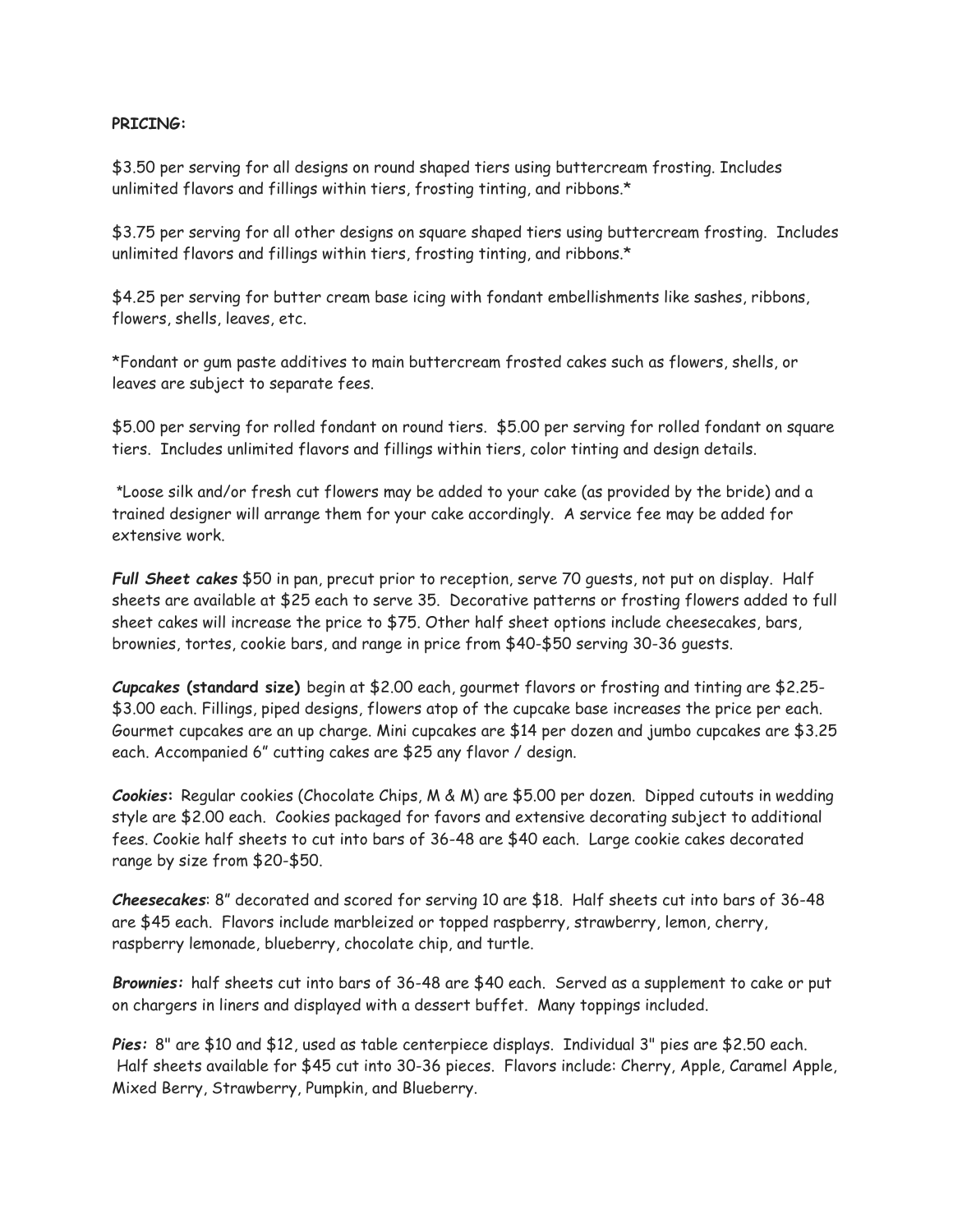*French Macaroons:* Salted Caramel, Chocolate, Lemon & Raspberry are \$2.25 each.

*Mini Eclairs and Cream Puffs* are \$14.00/dozen.

*Donuts* are \$17/dozen. *Cake Donuts* are \$9.00/dozen. **Gourmet Donuts** are \$24/dozen

**FLAVORS:** white, chocolate, marble, almond, poppy seed, lemon-poppy seed, lemon, raspberry, strawberry, cherry, banana, pineapple, orange, spice, carrot, apple cinnamon, pumpkin (seasonal), red velvet, chocolate hazelnut, white mocha, confetti. Marbleize your favorite fruit into your favorite cake base (like Chocolate raspberry swirl). Fillings include white fluff or frosting, chocolate fluff or frosting, cream cheese, strawberry, cherry, lemon, raspberry, German Chocolate, chocolate mousse, custards, key lime and fruit fluff.

**EQUIPMENT RENTAL/DEPOSIT:** A \$25 credit card equipment rental deposit is applied to your order for cake structure items such as baseboards, pillars, plates, stands or simple pedestals or lifts. Cupcake, petit fours, or dessert buffet stands have a \$100 rental fee. **Upon return to the bakery and inspection,deposit will be returned on your credit card.**

**DELIVERY:** Cake Delivery is \$25 to \$50 within the Fox Valley area (Appleton, Neenah, Menasha and surrounding communities). Delivery is also available to Oshkosh, Fond du Lac, Milwaukee, New London, Waupaca, Green Bay, etc. Prices vary by location. Cupcake/Petit fours, Dessert Buffet is \$50 to \$100 delivery/set up fee. Sunday delivery available, see consultant for details.

The delivery is done by ONLY the owners and head wedding cake decorators to ensure safe and professional set-up. We tout ourselves as being one of the only local bakeries that offers such a service, and therefore we see the complete cake order through from design to baking to sculpting to delivery.

**DEPOSIT:** Once you decide we are the bakery to create your wedding cake, we would book the date by filling out a wedding form, signing a contract and charge a \$25 non refundable deposit. This deposit ensures that you will not be subject to any price changes (should that occur later in the year), it "saves the date" for you as we book up to 10 weddings per weekend, and will be applied to the final balance of your order. This can also be booked on our website under wedding cakes and the wedding deposit tab.

**FINAL PAYMENT:** Your cake should be paid in full one week prior to your wedding reception. This allows the flexibility to scale your cake up or down in number count, should that change as responses come back for your attendance. Also, it gives you peace of mind that your cake is made FRESH for your special event. For changes to the order or questions, it is best to call Monday through Thursday from 9 – 5 p.m. Payment can be made cash, check, credit card (MC, VISA, and American Express).

For an appointment with our wedding consultant, please call 920-733-4351 or email us at [3simplesimonbakeries@gmail.com](mailto:3simplesimonbakeries@gmail.com)